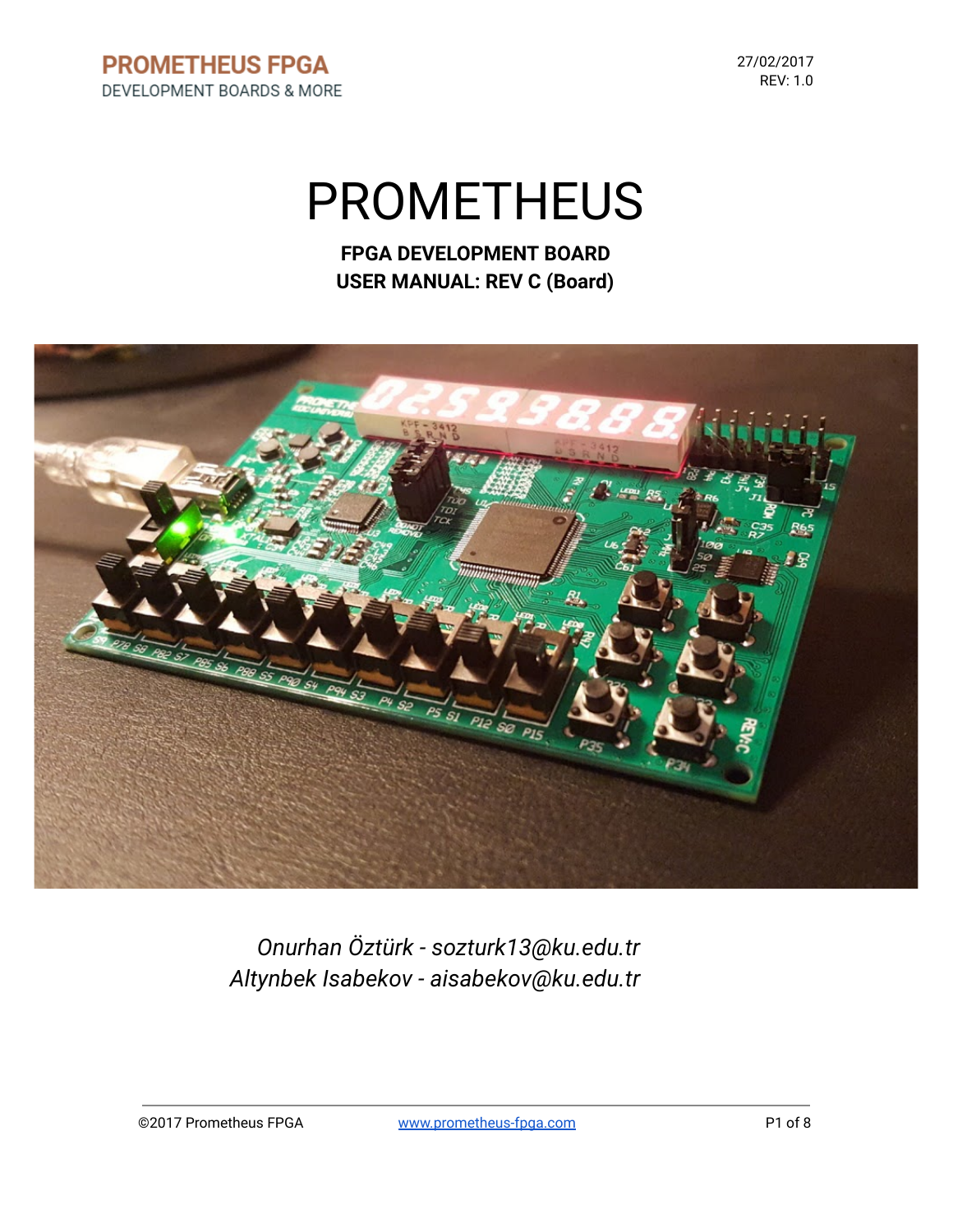# TABLE OF CONTENTS

|    | 1.1.<br>1.2.         | <b>BLOCK DIAGRAM</b><br><b>BOARD OVERVIEW</b> | P <sub>3</sub><br>P 4 |  |
|----|----------------------|-----------------------------------------------|-----------------------|--|
| 2. | <b>CONFIGURATION</b> |                                               |                       |  |
|    | 2.1.                 | <b>BOOT OPTION</b>                            | <b>P4</b>             |  |
|    | 2.2.                 | <b>JTAG INTERFACE</b>                         | <b>P4</b>             |  |
|    | 2.3.                 | <b>CLOCK SELECTION</b>                        | <b>P5</b>             |  |
| 3. | <b>COMPONENTS</b>    |                                               |                       |  |
|    | 3.1.                 | <b>SEVEN SEGMENT DISPLAY</b>                  | P 6                   |  |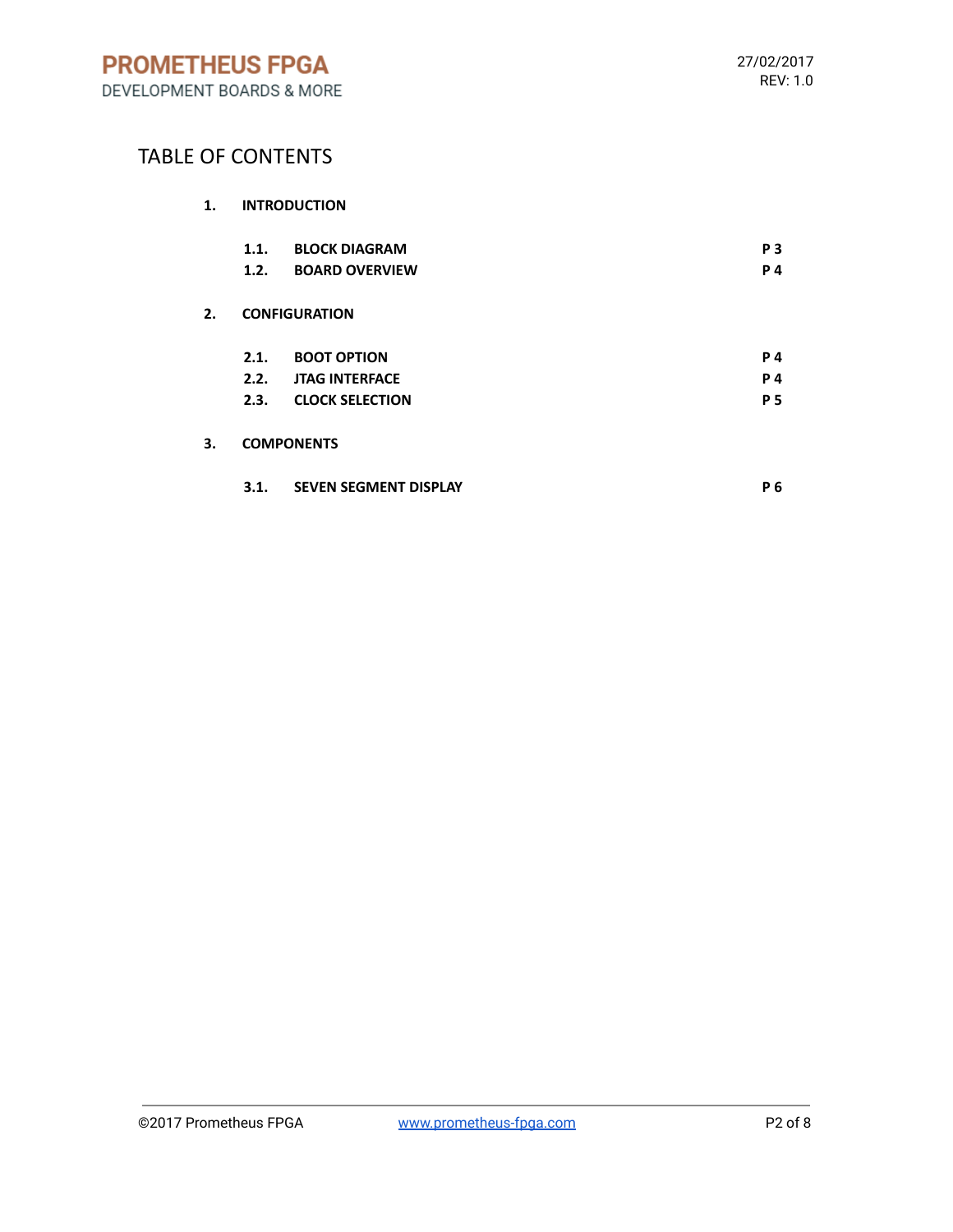#### 1. Introduction

#### 1.1. **Block Diagram**

Prometheus is an **FPGA**(**F**ield **P**rogrammable **G**ate **A**rray) development board, designed by Onurhan Öztürk and Altynbek Isabekov. Based on Xilinx Spartan3A, Prometheus can handle various fundamental needs with it's wide range of peripherals.



*Figure 1: Block Diagram*

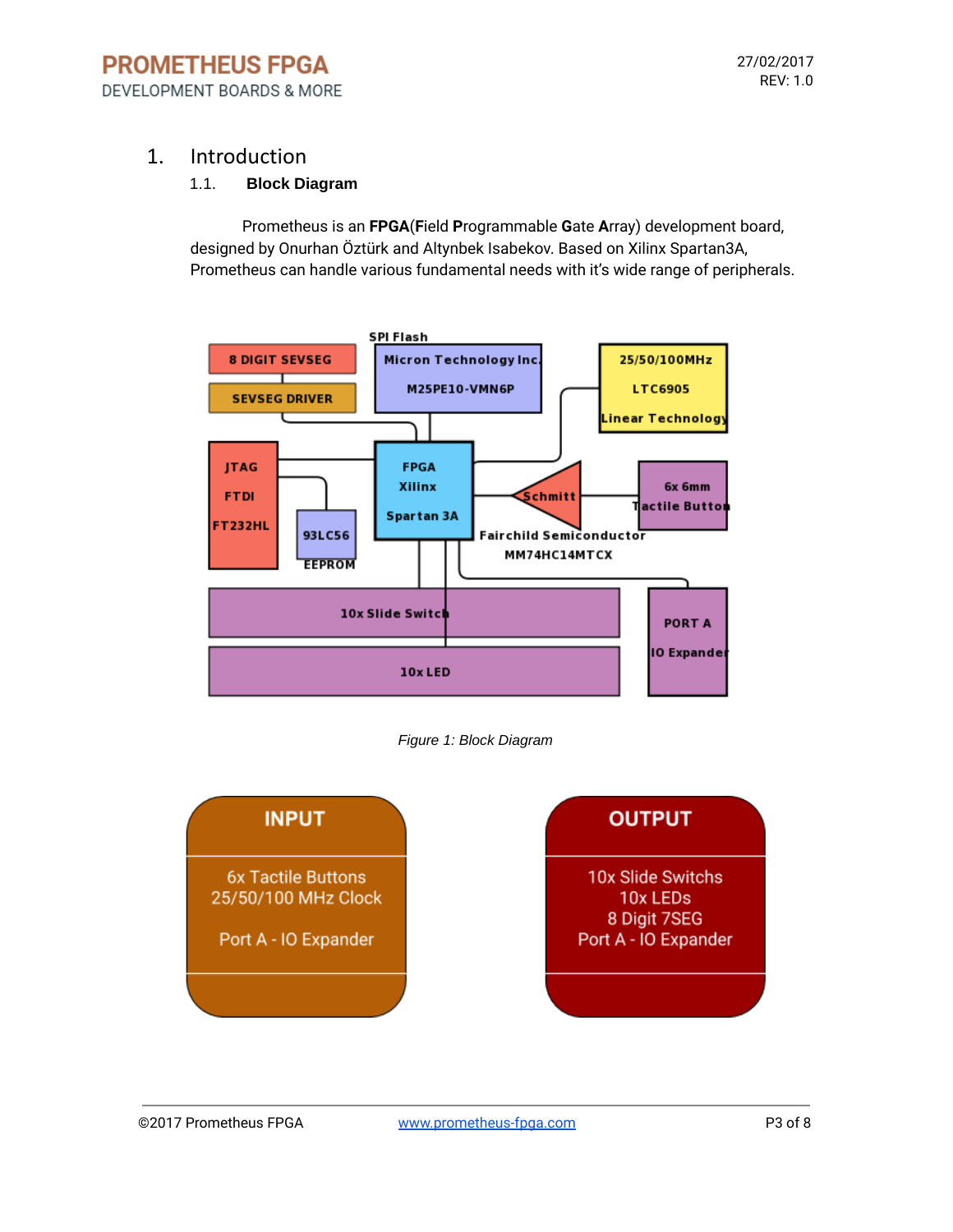**PROMETHEUS FPGA** DEVELOPMENT BOARDS & MORE

#### **1.2. Board Overview**



*Figure 2: Board Overview*

### 2. Configuration **2.1 BOOT OPTION**

When Prometheus is powered up by a USB cable or an external power supply through connector J5, Spartan 3A will boot itself according to value of jumper J1. If jumper is positioned on left, previously stored program on SPI Flash memory will be loaded into FPGA and start running automatically. Else if, FPGA will pull-up all I/O pins to prevent any conflicting configuration and wait for an JTAG instruction.

#### **2.2 JTAG INTERFACE**

Keep in mind that **JTAG**(**J**oint **T**est **A**ction **G**roup) is an industry standard protocol developed by IEEE Standard 1149.1-1990, entitled as Standard Test Access Port and Boundary-Scan Architecture. It is the most fundamental and low-level interface for an integrated circuit to debug. This manual will not go deeper in JTAG but for people who are interested about it, we strongly recommend you to read;

[https://www.xilinx.com/support/documentation/user\\_guides/ug332.pdf](https://www.xilinx.com/support/documentation/user_guides/ug332.pdf) *(JTAG Configuration Mode and Boundary-Scan, P200)*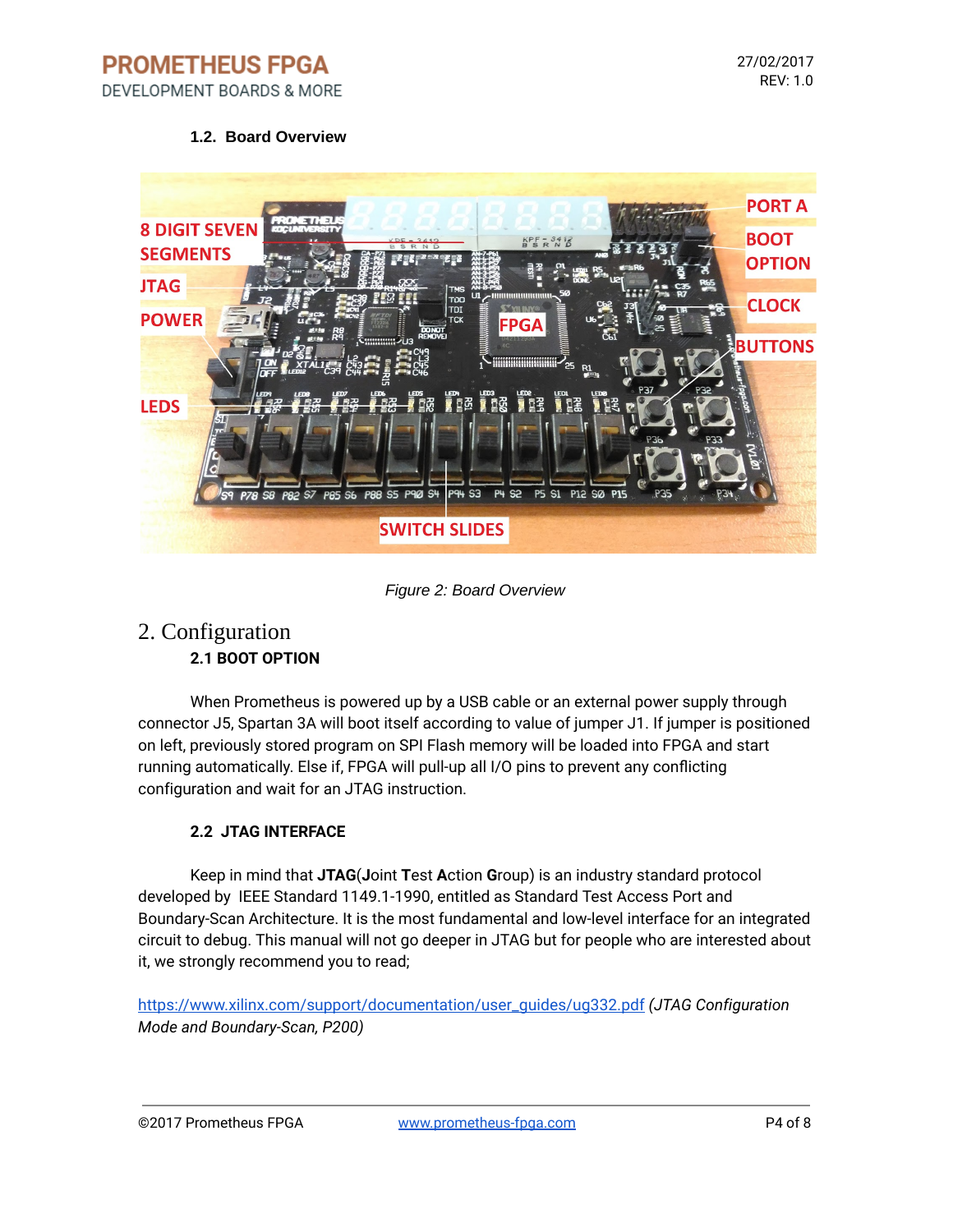Just like most of the other IC's in the market, Spartan 3A has a 4-wire JTAG bus consisting of TMS,TCK,TDO and TDI lines. This bus is driven by a FTDI FT232H chip through USB protocol. Keep in mind that USB is a high level protocol. On the contrary JTAG low level, this data conversion is done by a module called MPSSE. *MPSSE Mode is designed to allow the FT232H to interface efficiently with synchronous serial protocols such as JTAG, I2C and SPI (MASTER) Bus. It can also be used to program SRAM based FPGA's over USB. The MPSSE interface is designed to be flexible so that it can be configured to allow any synchronous serial protocol (industry standard or proprietary) to be implemented using the FT232H.* For detailed information please read;

[http://www.ftdichip.com/Support/Documents/DataSheets/ICs/DS\\_FT232H.pdf](http://www.ftdichip.com/Support/Documents/DataSheets/ICs/DS_FT232H.pdf) (*MPSSE Interface Mode Description*, P37)

Due to this generic property of JTAG, you can technically use the JTAG connectors on the board to debug almost all devices, which you have access to JTAG pins. On the other hand, moment you unplug a single jumper on J6, communication between Spartan3A and FireProg will be interrupted and **programming of both FPGA and the Flash Memory will be impossible!**

**For stable operation, DO NOT REMOVE any of the jumpers on J6.**

#### **2.3 CLOCK SELECTION**

Prometheus board is powered by an on-board frequency selectable clock generator to make sequential programming easier and faster! With the help of J3, you can easily feed your program by either 25, 50 or 100MHz with a typical of ∓0.5% frequency error.

> **For 100MHz,** Set Jumper TOP **For 50MHz** Set Jumper HORIZONTAL **For 25MHz** Set Jumper BOTTOM

**Jitter vs Frequency** 1.20 1.00  $\frac{4}{3}$  $\frac{1}{2}$ 4  $0.80$ € iffe<br>写<br>5  $0.40$  $0.20$ 0  $0$  20 40 60 80 100 120 140 160 180 **FREQUENCY (MHz)** 

**Clock Pin of the FPGA : P40**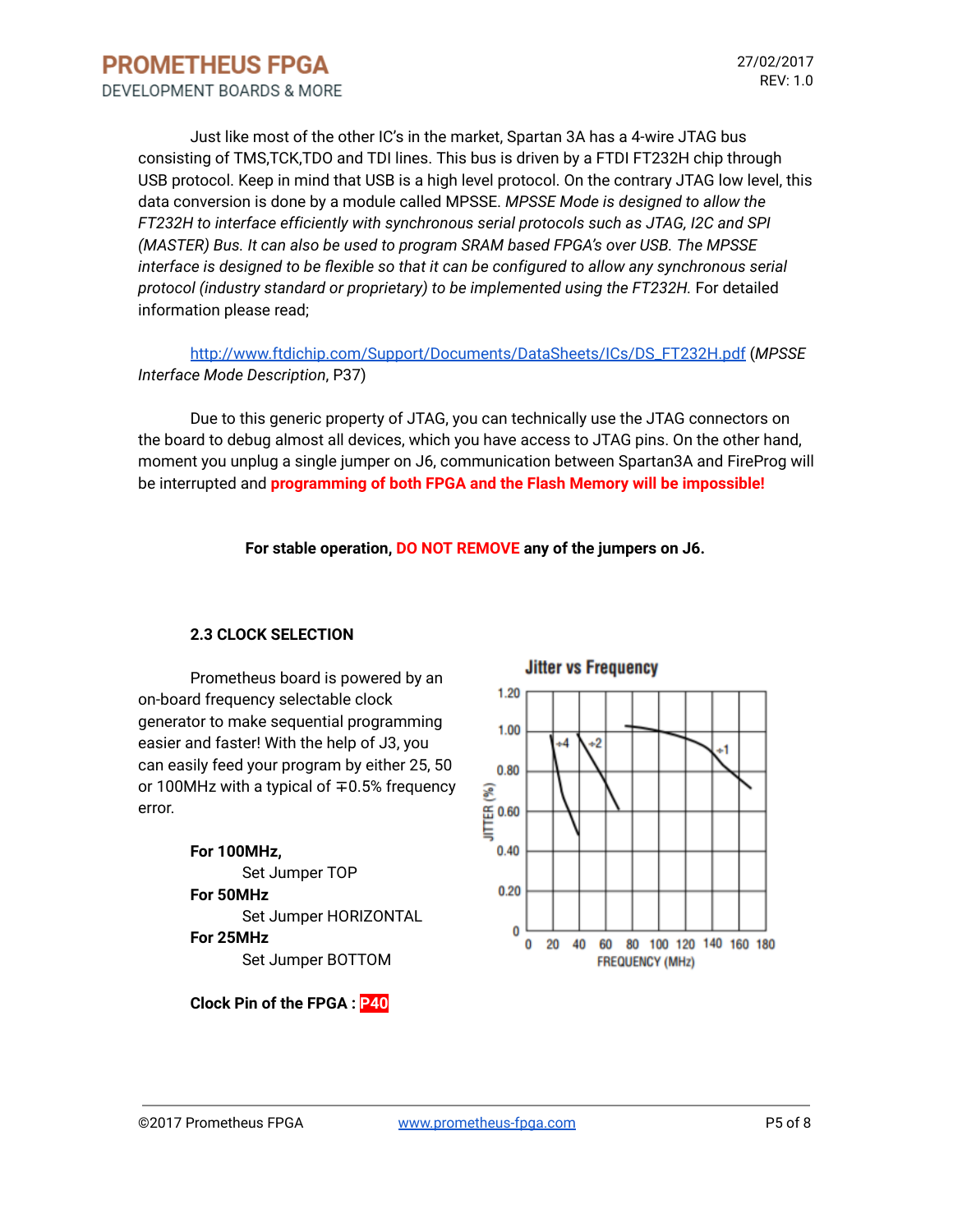## 3. COMPONENTS **3.1 SEVEN SEGMENT DISPLAY**

When it comes to display non-binary data, a set of seven segment digits can be handy. Thankfully, Prometheus consists of 8 Digit 7-Segment displays. In order to display a something that makes, we have to write a simple driver. For people who says "I don't really care how it works, just tell me how to make it work", a GNU licensed library **SSSLib** (Simple Seven Segment Library , *written by us*) is provided on [www.prometheus-fpga.com](http://www.prometheus-fpga.com/). And for people who say "Tell me how to do!" can keep reading…

#### **What is a Seven Segment Display?**

A seven segment display is a matrix of leds manufactured in a robotic 8 shape. With the help of parallel pins, it is possible to turn on or off each individual segment to create different symbols. Globally there is a conventional way to define segments with letters. On right you can see an example how each segment is labeled by a letter. (*dot point is a segment but it is counted in 7*)



There are total of 8 of these seven segment digits on-board which are connected in Common Anode configuration. For detailed information please search "common anode vs common cathode". If we were to connect each segment of each digit to a pin on FPGA, it would require  $8 \times (7+1) = 64$  pins. Unfortunately this is not an optimum solution. To lower the number of required pins, we have implemented a technique called multiplexing. In this technique, each segment is shared among all digits and each digit has a master power pin. That means, if you turn on Segment B and power pins of all digits, all of the B segments will turn on. However, if you were to power only digit 0 and segment A, then digit 1 and segment B with a frequency around 100Hz( f > 30 human eye), your eye would only see segment A lighting on digit 0 and segment B lighting on digit 1. This is the fundamental idea behind driving a seven segment display. By the help of this configuration, we can reduce the required number of pins to  $\#$ digits +  $(7+1) = 16!$ 

For a better visualization you can watch <https://youtu.be/R9kUadTXpzs?t=2m13s>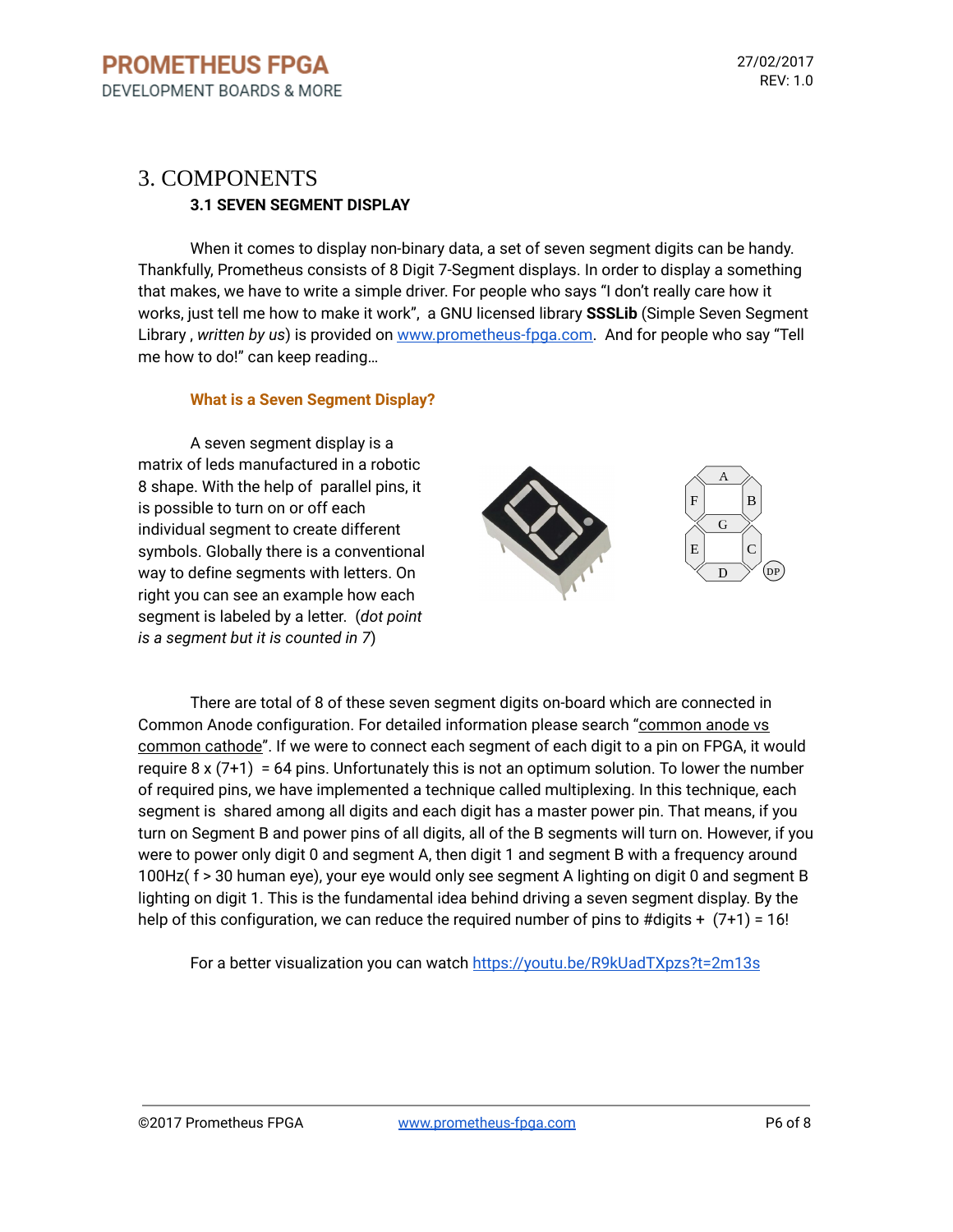**PROMETHEUS FPGA** 

DEVELOPMENT BOARDS & MORE



*Figure 3: 7-Segment Display from Schematic*

#### **Pin MAP to FPGA**

| <b>ANODES</b> | <b>COMMON SEGMENTS</b> |
|---------------|------------------------|
| $AD - P50$    | CA - P71               |
| $A1 - P49$    | CB - P62               |
| $A2 - P52$    | $CC - P65$             |
| $A3 - P56$    | CD - P72               |
| A4 - P59      | CE - P73               |
| $A5 - P57$    | CF - P98               |
| $A6 - P60$    | CG - P64               |
| A7 - P61      | CH - P70               |
|               |                        |